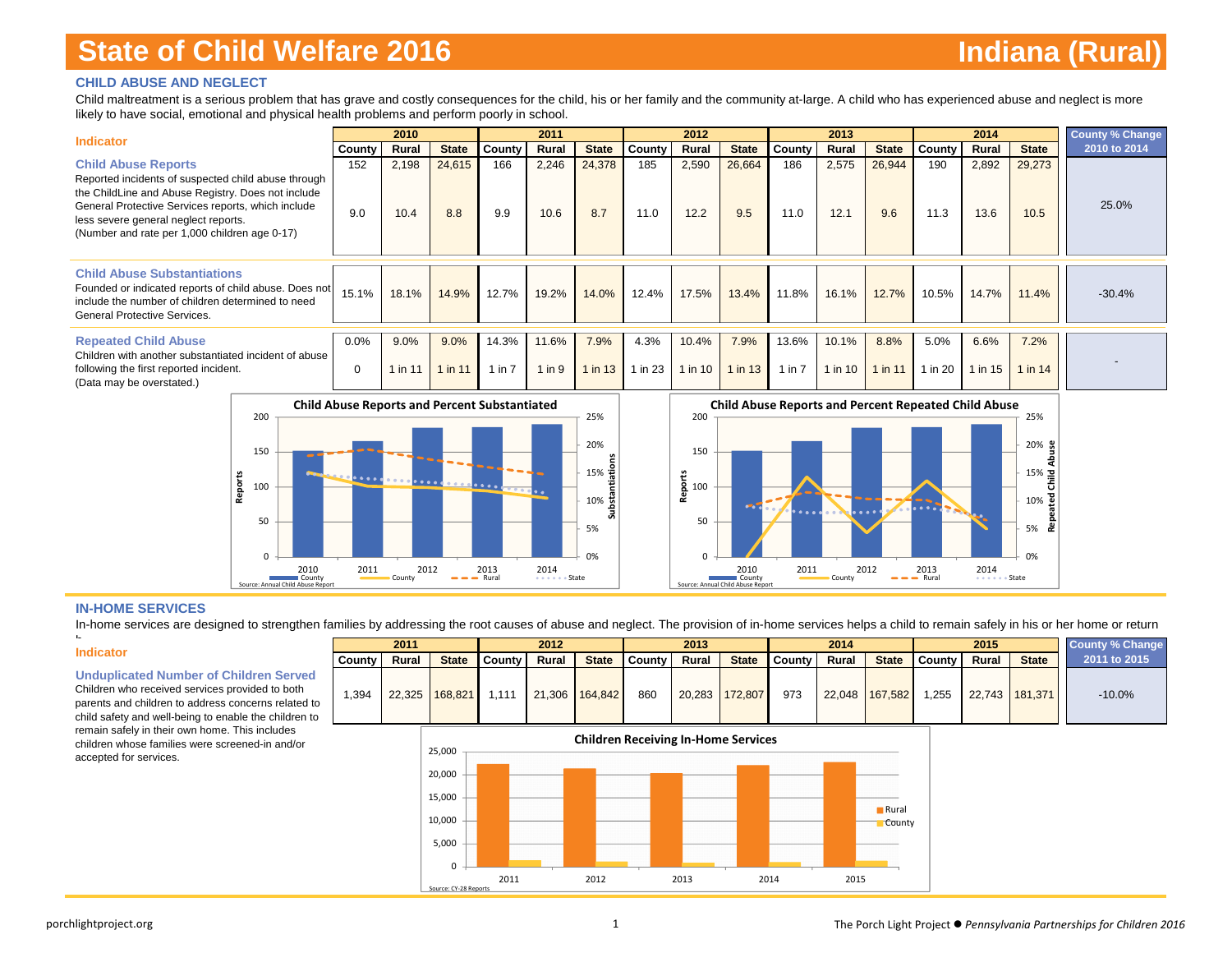### **FOSTER CARE - SERVED**

Foster care is meant to be a temporary intervention to assure the safety and well-being of a child. A child who spends long periods in foster care is more likely than other children to drop out of school, have mental health challenges, and experience unemployment and/or homeless as a adult. The following shows the past five years of data regarding children served in foster care during each

| nave mental neatin challenges, and experience unemployment and/or nomeless as an adult. The following shows the past live years or data regarding children served in foster care during each |                | 2011                               |                |                 | 2012               |                |                | 2013                  |                |                                                           | 2014           |                 |                | 2015           |                |                                        |
|----------------------------------------------------------------------------------------------------------------------------------------------------------------------------------------------|----------------|------------------------------------|----------------|-----------------|--------------------|----------------|----------------|-----------------------|----------------|-----------------------------------------------------------|----------------|-----------------|----------------|----------------|----------------|----------------------------------------|
| <b>Indicator</b>                                                                                                                                                                             | County         | Rural                              | <b>State</b>   | County          | Rural              | <b>State</b>   | County         | Rural                 | <b>State</b>   | County                                                    | Rural          | <b>State</b>    | County         | Rural          | <b>State</b>   | <b>County % Change</b><br>2011 to 2015 |
| <b>Unduplicated Number of Children Served</b>                                                                                                                                                |                |                                    |                |                 |                    |                |                |                       |                |                                                           |                |                 |                |                |                |                                        |
| All Children in Foster Care During the Year                                                                                                                                                  | 95             | 1,692                              | 22,750         | 105             | 1,615              | 22,000         | 112            | 1,462                 | 21,416         | 107                                                       | 1,535          | 22,510          | 105            | 1,574          | 22,980         | 10.5%                                  |
| (Rate per 1,000 children age 0-20)                                                                                                                                                           | 3.8            | 6.4                                | 6.7            | 4.1             | 6.1                | 6.5            | 4.4            | 5.6                   | 6.4            | 4.2                                                       | 5.8            | 6.7             | 4.1            | 6.0            | 6.8            |                                        |
|                                                                                                                                                                                              |                |                                    |                |                 |                    |                |                |                       |                |                                                           |                |                 |                |                |                |                                        |
| <b>By Age</b>                                                                                                                                                                                |                |                                    |                |                 |                    |                |                |                       |                |                                                           |                |                 |                |                |                |                                        |
| $0 - 2$                                                                                                                                                                                      | 9.5%           | 17.0%                              | 18.2%          | 12.4%           | 16.9%              | 18.9%          | 15.2%          | 18.5%                 | 19.2%          | 11.2%                                                     | 20.6%          | 19.4%           | 19.0%          | 22.7%          | 19.9%          | 101.1%                                 |
| $3-5$                                                                                                                                                                                        | 12.6%          | 15.6%                              | 15.1%          | 15.2%           | 16.6%              | 15.6%          | 8.0%           | 15.7%                 | 15.9%          | 11.2%                                                     | 15.0%          | 16.8%           | 15.2%          | 15.9%          | 17.1%          | 20.6%                                  |
| $6 - 8$                                                                                                                                                                                      | 11.6%          | 10.8%                              | 10.5%          | 10.5%           | 10.5%              | 10.8%          | 12.5%          | 11.7%                 | 11.5%          | 15.0%                                                     | 12.6%          | 12.3%           | 10.5%          | 11.5%          | 12.9%          | $-9.5%$                                |
| $9 - 11$                                                                                                                                                                                     | 7.4%           | 9.1%                               | 8.9%           | 6.7%            | 9.7%               | 8.9%           | 9.8%           | 8.8%                  | 8.9%           | 11.2%                                                     | 8.9%           | 9.5%            | 9.5%           | 9.5%           | 10.0%          | 29.3%                                  |
| $12 - 14$                                                                                                                                                                                    | 20.0%          | 14.3%                              | 12.1%          | 16.2%           | 13.9%              | 12.0%          | 19.6%          | 13.2%                 | 11.4%          | 15.0%                                                     | 12.4%          | 10.9%           | 11.4%          | 12.7%          | 11.4%          | $-42.9%$                               |
| $15 - 17$<br>18-20                                                                                                                                                                           | 30.5%<br>8.4%  | 26.7%<br>6.6%                      | 24.8%<br>10.4% | 24.8%<br>14.3%  | 24.8%<br>7.6%      | 23.3%<br>10.5% | 21.4%<br>13.4% | 23.6%<br>8.5%         | 22.3%<br>10.7% | 29.9%<br>6.5%                                             | 24.0%<br>6.6%  | 21.4%<br>9.8%   | 27.6%<br>6.7%  | 22.4%<br>5.2%  | 20.4%<br>8.3%  | $-9.5%$<br>$-20.8%$                    |
| Infants (age 0-1)                                                                                                                                                                            | 7.4%           | 11.5%                              | 11.7%          | 11.4%           | 11.4%              | 12.2%          | 8.0%           | 12.4%                 | 11.9%          | 6.5%                                                      | 14.2%          | 12.5%           | 14.3%          | 15.9%          | 12.8%          | 93.9%                                  |
| Youth (age 13+)                                                                                                                                                                              | 51.6%          | 43.7%                              | 44.2%          | 50.5%           | 42.5%              | 42.7%          | 50.0%          | 42.2%                 | 41.5%          | 46.7%                                                     | 39.1%          | 38.9%           | 43.8%          | 36.7%          | 36.7%          | $-15.1%$                               |
|                                                                                                                                                                                              |                |                                    |                |                 |                    |                |                |                       |                |                                                           |                |                 |                |                |                |                                        |
| <b>By Race and Ethnicity</b>                                                                                                                                                                 |                |                                    |                |                 |                    |                |                |                       |                |                                                           |                |                 |                |                |                |                                        |
| Non-Hispanic White                                                                                                                                                                           | 87.4%          | 87.9%                              | 40.8%          | 89.5%           | 89.0%              | 43.3%          | 90.2%          | 89.5%                 | 41.8%          | 91.6%                                                     | 89.9%          | 42.3%           | 90.5%          | 87.0%          | 40.9%          | 3.6%                                   |
| Non-Hispanic Black or African American                                                                                                                                                       | 2.1%           | 5.0%                               | 30.8%          | 1.9%            | 4.6%               | 34.9%          | 4.5%           | 3.7%                  | 34.8%          | 4.7%                                                      | 2.5%           | 35.2%           | 6.7%           | 3.6%           | 34.6%          | 216.7%                                 |
| Non-Hispanic Other Race                                                                                                                                                                      | 0.0%           | 2.4%                               | 14.9%          | 1.0%            | 1.6%               | 6.5%           | 0.9%           | 0.8%                  | 7.0%           | 1.9%                                                      | 0.7%           | 4.4%            | 0.0%           | 1.1%           | 5.9%           |                                        |
| Non-Hispanic Two or More Races                                                                                                                                                               | 10.5%          | 1.3%                               | 1.9%           | 7.6%            | 1.9%               | 3.2%           | 3.6%           | 3.3%                  | 3.9%           | 1.9%                                                      | 4.0%           | 4.9%            | 2.9%           | 5.3%           | 5.3%           | $-72.9%$                               |
| Hispanic or Latino                                                                                                                                                                           | 0.0%           | 3.4%                               | 11.6%          | 0.0%            | 2.8%               | 12.0%          | 0.9%           | 2.8%                  | 12.5%          | 0.0%                                                      | 2.8%           | 13.1%           | 0.0%           | 3.0%           | 13.4%          |                                        |
|                                                                                                                                                                                              |                |                                    |                |                 |                    |                |                |                       |                |                                                           |                |                 |                |                |                |                                        |
| <b>By Gender</b>                                                                                                                                                                             |                | 54.4%                              |                |                 |                    |                |                |                       |                | 63.6%                                                     |                |                 |                |                |                |                                        |
| Male<br>Female                                                                                                                                                                               | 53.7%<br>46.3% | 45.6%                              | 50.7%<br>49.3% | 60.0%<br>40.0%  | 53.4%<br>46.6%     | 50.5%<br>49.5% | 65.2%<br>34.8% | 52.9%<br>47.1%        | 50.8%<br>49.2% | 36.4%                                                     | 53.4%<br>46.6% | 50.8%<br>49.2%  | 61.0%<br>39.0% | 53.4%<br>46.6% | 51.0%<br>49.0% | 13.5%<br>$-15.7%$                      |
|                                                                                                                                                                                              |                |                                    |                |                 |                    |                |                |                       |                |                                                           |                |                 |                |                |                |                                        |
| <b>By First Placement Setting</b>                                                                                                                                                            |                |                                    |                |                 |                    |                |                |                       |                |                                                           |                |                 |                |                |                |                                        |
| <b>Family Setting</b>                                                                                                                                                                        | 69.5%          | 73.8%                              | 72.0%          | 66.7%           | 75.7%              | 72.8%          | 68.8%          | 73.8%                 | 73.4%          | 67.3%                                                     | 75.2%          | 75.8%           | 67.6%          | 75.0%          | 77.1%          | $-2.7%$                                |
| Pre-adoptive Home                                                                                                                                                                            | 8.4%           | 3.1%                               | 3.9%           | 6.7%            | 3.0%               | 3.2%           | 6.3%           | 4.2%                  | 3.4%           | 2.8%                                                      | 4.0%           | 3.5%            | 2.9%           | 4.3%           | 3.1%           | $-66.1%$                               |
| Foster Family Home - Relative                                                                                                                                                                | 10.5%          | 20.2%                              | 23.5%          | 15.2%           | 23.1%              | 24.4%          | 14.3%          | 22.0%                 | 24.8%          | 24.3%                                                     | 26.6%          | 29.6%           | 29.5%          | 26.9%          | 31.5%          | 180.5%                                 |
| Foster Family Home - Non-Relative                                                                                                                                                            | 50.5%          | 50.5%                              | 44.5%          | 44.8%           | 49.7%              | 45.2%          | 48.2%          | 47.6%                 | 45.2%          | 40.2%                                                     | 44.7%          | 42.7%           | 35.2%          | 43.8%          | 42.5%          | $-30.3%$                               |
| <b>Congregate Care</b>                                                                                                                                                                       | 25.3%          | 22.6%                              | 20.6%          | 31.4%           | 19.9%              | 20.6%          | 29.5%          | 20.0%                 | 19.6%          | 17.8%                                                     | 18.6%          | 18.3%           | 16.2%          | 18.4%          | 17.1%          | $-35.9%$                               |
| Group Home                                                                                                                                                                                   | 18.9%          | 16.1%                              | 11.7%          | 26.7%           | 14.7%              | 12.5%          | 26.8%          | 14.2%                 | 12.1%          | 15.0%                                                     | 13.9%          | 11.6%           | 15.2%          | 14.5%          | 10.5%          | $-19.6%$                               |
| Institution                                                                                                                                                                                  | 6.3%           | 6.4%                               | 8.9%           | 4.8%            | 5.2%               | 8.0%           | 2.7%           | 5.7%                  | 7.5%           | 2.8%                                                      | 4.7%           | 6.8%            | 1.0%           | 3.9%           | 6.6%           | $-84.9%$                               |
| <b>Supervised Independent Living</b><br>Runaway                                                                                                                                              | 1.1%<br>0.0%   | 0.5%<br>0.1%                       | 2.2%<br>2.0%   | 0.0%<br>$0.0\%$ | 1.1%<br>0.1%       | 1.8%<br>1.4%   | 0.0%<br>0.0%   | 1.4%<br>0.2%          | 2.0%<br>1.8%   | 0.9%<br>0.9%                                              | 0.8%<br>0.3%   | 1.9%<br>1.2%    | 1.9%<br>0.0%   | 1.1%<br>0.0%   | 1.7%<br>1.3%   | 81.0%                                  |
| <b>Trial Home Visit</b>                                                                                                                                                                      | 4.2%           | 3.0%                               | 3.1%           | 1.9%            | 3.2%               | 3.4%           | 1.8%           | 4.6%                  | 3.2%           | 13.1%                                                     | 5.0%           | 2.8%            | 14.3%          | 5.5%           | 2.9%           | 239.3%                                 |
|                                                                                                                                                                                              |                |                                    |                |                 |                    |                |                |                       |                |                                                           |                |                 |                |                |                |                                        |
| <b>Children Entering Foster Care</b>                                                                                                                                                         |                |                                    |                |                 |                    |                |                |                       |                |                                                           |                |                 |                |                |                |                                        |
| All Entries into Foster Care During the Year                                                                                                                                                 | 39             | 857                                | 9,849          | 54              | 757                | 9,793          | 45             | 700                   | 9,306          | 38                                                        | 811            | 10,364          | 40             | 821            | 10,387         | 2.6%                                   |
|                                                                                                                                                                                              |                |                                    |                |                 |                    |                |                |                       |                | Percent of All Children Served by Placement Setting, 2015 |                |                 |                |                |                |                                        |
| 120                                                                                                                                                                                          |                | <b>County Foster Care Services</b> |                |                 |                    |                |                |                       |                |                                                           |                |                 |                |                |                |                                        |
| 100                                                                                                                                                                                          |                |                                    |                |                 |                    |                |                | County                |                |                                                           |                |                 |                |                |                |                                        |
|                                                                                                                                                                                              |                |                                    |                |                 |                    | Unduplicated   |                |                       |                |                                                           |                |                 |                |                |                |                                        |
| 80                                                                                                                                                                                           |                |                                    |                |                 | Children<br>Served |                |                |                       |                |                                                           |                |                 |                |                |                |                                        |
| 60                                                                                                                                                                                           |                |                                    |                |                 |                    |                |                | Rural                 |                |                                                           |                |                 |                |                |                |                                        |
| 40                                                                                                                                                                                           |                |                                    |                |                 | Exits              |                |                |                       |                |                                                           |                |                 |                |                |                |                                        |
|                                                                                                                                                                                              |                |                                    |                |                 |                    |                |                | State                 |                |                                                           |                |                 |                |                |                |                                        |
| 20                                                                                                                                                                                           |                |                                    |                |                 | -All Entries       |                |                |                       |                |                                                           |                |                 |                |                |                |                                        |
| $\mathbf 0$                                                                                                                                                                                  |                |                                    |                |                 |                    |                |                |                       |                | 20%                                                       | 40%            | 60%             |                | 80%            | 100%           |                                        |
| 2011<br>- Source: AECARS Reno                                                                                                                                                                | 2012           | 2013                               | 2014           | 2015            |                    |                |                | Source: AECARS Report | Family Setting |                                                           | Group Home     | Congregate Care | Institution    | ■ Other        |                |                                        |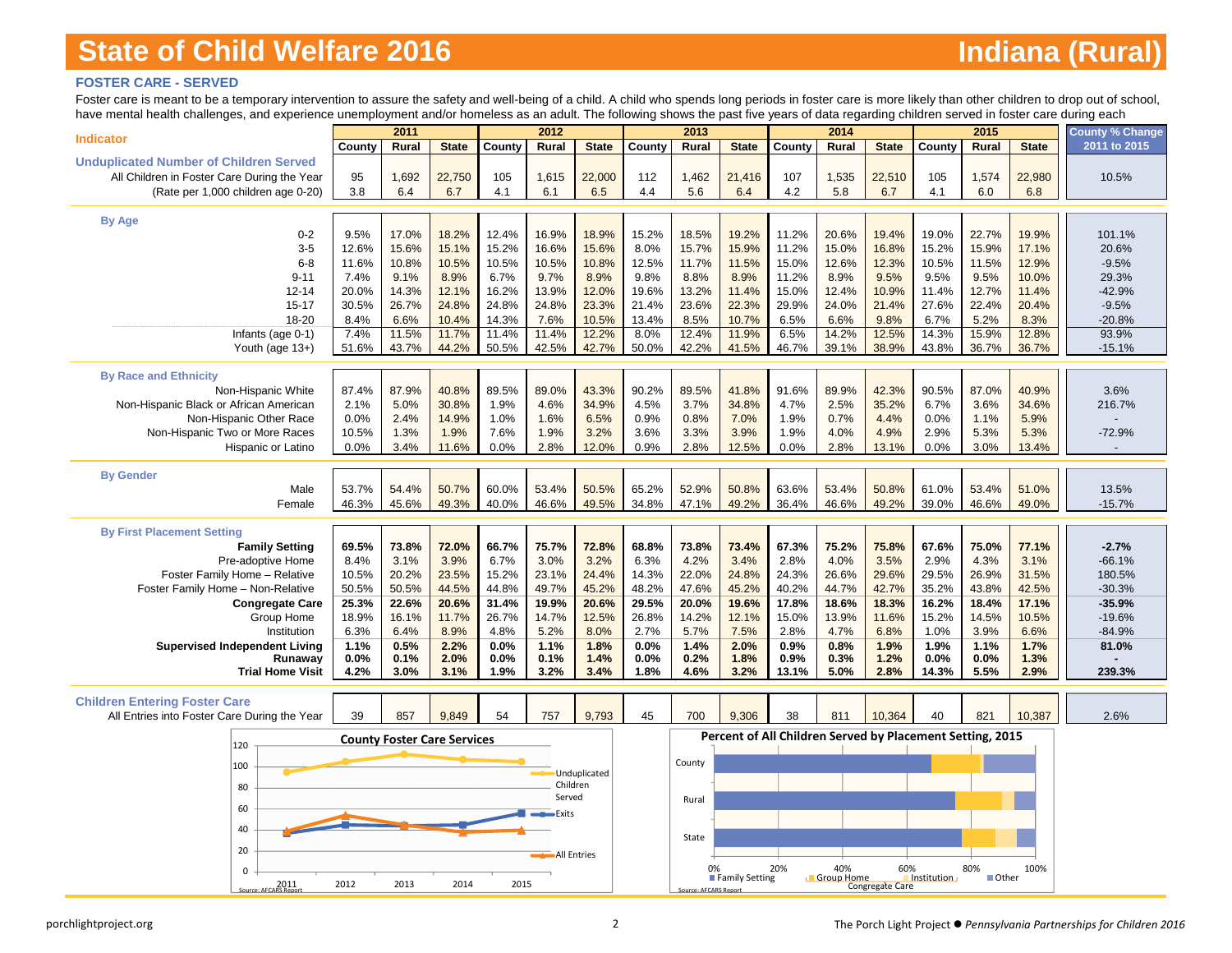### **FOSTER CARE - FIRST TIME ENTRIES**

Data on first time entries provides information on children who have just begun their foster care experience during the past federal fiscal year. How the child welfare system is serving them may say something about current system practice and decision making.

|                                                           |                | 2011                                 |               |                | 2012           |                       |                | 2013          |               |                | 2014           |                                |                                            | 2015           |                | <b>County % Change</b> |
|-----------------------------------------------------------|----------------|--------------------------------------|---------------|----------------|----------------|-----------------------|----------------|---------------|---------------|----------------|----------------|--------------------------------|--------------------------------------------|----------------|----------------|------------------------|
| <b>Indicator</b>                                          | County         | Rural                                | <b>State</b>  | County         | Rural          | <b>State</b>          | County         | Rural         | <b>State</b>  | County         | Rural          | <b>State</b>                   | County                                     | Rural          | <b>State</b>   | 2011 to 2015           |
| <b>Children Entering for the First Time</b>               |                |                                      |               |                |                |                       |                |               |               |                |                |                                |                                            |                |                |                        |
| First Time Entries During the Year                        | 34             | 637                                  | 6,979         | 37             | 568            | 7,018                 | 39             | 546           | 6,698         | 36             | 658            | 7,592                          | 36                                         | 646            | 7,843          |                        |
| (Rate per 1,000 children age 0-20)                        | 1.3            | 2.4                                  | 2.1           | 1.5            | 2.2            | 2.1                   | 1.5            | 2.1           | 2.0           | 1.4            | 2.5            | 2.3                            | $1.4$                                      | 2.5            | 2.3            | 5.9%                   |
| First Time Entries as Percent of All Entries              | 87.2%          | 74.3%                                | 70.9%         | 68.5%          | 75.0%          | 71.7%                 | 86.7%          | 78.0%         | 72.0%         | 94.7%          | 81.1%          | 73.3%                          | 90.0%                                      | 78.7%          | 75.5%          | 3.2%                   |
| <b>By Age</b>                                             |                |                                      |               |                |                |                       |                |               |               |                |                |                                |                                            |                |                |                        |
| $0 - 2$                                                   | 20.6%          | 27.3%                                | 31.7%         | 29.7%          | 28.0%          | 32.2%                 | 17.9%          | 30.2%         | 32.8%         | 19.4%          | 31.9%          | 32.7%                          | 36.1%                                      | 34.8%          | 32.7%          | 75.4%                  |
| $3 - 5$                                                   | 14.7%          | 12.1%                                | 14.1%         | 16.2%          | 14.3%          | 14.2%                 | 5.1%           | 13.9%         | 14.6%         | 11.1%          | 16.0%          | 15.7%                          | 16.7%                                      | 12.2%          | 14.6%          | 13.3%                  |
| $6 - 8$                                                   | 5.9%           | 8.0%                                 | 9.3%          | 5.4%           | 9.7%           | 10.1%                 | 15.4%          | 10.8%         | 10.0%         | 11.1%          | 13.1%          | 11.5%                          | 8.3%                                       | 10.8%          | 11.9%          | 41.7%                  |
| $9 - 11$                                                  | 17.6%          | 8.8%                                 | 7.9%          | 8.1%           | 9.3%           | 8.6%                  | 12.8%          | 8.8%          | 8.2%          | 11.1%          | 8.8%           | 9.2%                           | 11.1%                                      | 10.4%          | 9.8%           | $-37.0%$               |
| $12 - 14$                                                 | 17.6%          | 17.9%                                | 14.7%         | 13.5%          | 15.1%          | 14.4%                 | 30.8%          | 15.6%         | 13.5%         | 8.3%           | 10.9%          | 12.7%                          | 16.7%                                      | 14.7%          | 13.4%          | $-5.6%$                |
| $15 - 17$                                                 | 23.5%          | 25.9%                                | 22.2%         | 27.0%          | 23.6%          | 20.4%                 | 17.9%          | 20.5%         | 20.8%         | 36.1%          | 19.0%          | 18.0%                          | 11.1%                                      | 17.0%          | 17.4%          | $-52.8%$               |
| 18-20                                                     | 0.0%           | 0.0%                                 | 0.1%<br>25.7% | 0.0%           | 0.0%           | 0.0%                  | 0.0%           | 0.2%<br>24.5% | 0.1%<br>26.4% | 2.8%           | 0.3%           | 0.1%<br>26.3%                  | 0.0%                                       | 0.0%           | 0.1%           | 159.7%                 |
| Infants (age 0-1)<br>Youth (age 13+)                      | 11.8%<br>38.2% | 21.7%<br>39.7%                       | 33.8%         | 24.3%<br>40.5% | 21.5%<br>35.4% | 26.2%<br>31.2%        | 12.8%<br>38.5% | 32.2%         | 31.4%         | 13.9%<br>47.2% | 24.2%<br>27.4% | 27.6%                          | 30.6%<br>25.0%                             | 28.0%<br>28.9% | 26.2%<br>27.5% | $-34.6%$               |
|                                                           |                |                                      |               |                |                |                       |                |               |               |                |                |                                |                                            |                |                |                        |
| <b>By Race and Ethnicity</b>                              |                |                                      |               |                |                |                       |                |               |               |                |                |                                |                                            |                |                |                        |
| Non-Hispanic White                                        | 97.1%          | 86.5%                                | 46.1%         | 94.6%          | 89.8%          | 49.3%                 | 84.6%          | 89.4%         | 45.7%         | 94.4%          | 89.2%          | 46.9%                          | 91.7%                                      | 85.0%          | 42.7%          | $-5.6%$                |
| Non-Hispanic Black or African American                    | 0.0%           | 5.7%                                 | 27.4%         | 0.0%           | 5.5%           | 31.9%                 | 10.3%          | 3.8%          | 29.6%         | 2.8%           | 2.3%           | 29.2%                          | 8.3%                                       | 4.6%           | 29.1%          |                        |
| Non-Hispanic Other Race<br>Non-Hispanic Two or More Races | 0.0%<br>2.9%   | 3.5%<br>0.8%                         | 12.2%<br>1.9% | 2.7%<br>2.7%   | 1.4%<br>1.6%   | 4.1%<br>3.0%          | 2.6%<br>0.0%   | 0.9%<br>2.9%  | 7.9%<br>3.9%  | 2.8%<br>0.0%   | 0.9%<br>4.3%   | 5.1%<br>4.9%                   | 0.0%<br>0.0%                               | 1.9%<br>4.8%   | 8.7%<br>5.6%   |                        |
| <b>Hispanic or Latino</b>                                 | 0.0%           | 3.6%                                 | 12.4%         | 0.0%           | 1.8%           | 11.7%                 | 2.6%           | 2.9%          | 13.0%         | 0.0%           | 3.3%           | 13.9%                          | 0.0%                                       | 3.7%           | 14.0%          | $-100.0%$              |
|                                                           |                |                                      |               |                |                |                       |                |               |               |                |                |                                |                                            |                |                |                        |
| <b>By Gender</b>                                          |                |                                      |               |                |                |                       |                |               |               |                |                |                                |                                            |                |                |                        |
| Male                                                      | 58.8%          | 52.9%                                | 49.6%         | 59.5%          | 49.8%          | 49.9%                 | 56.4%          | 49.5%         | 50.1%         | 63.9%          | 53.3%          | 50.9%                          | 55.6%                                      | 52.3%          | 50.9%          | $-5.6%$                |
| Female                                                    | 41.2%          | 47.1%                                | 50.4%         | 40.5%          | 50.2%          | 50.1%                 | 43.6%          | 50.5%         | 49.9%         | 36.1%          | 46.7%          | 49.1%                          | 44.4%                                      | 47.7%          | 49.1%          | 7.9%                   |
| <b>By First Placement Setting</b>                         |                |                                      |               |                |                |                       |                |               |               |                |                |                                |                                            |                |                |                        |
| <b>Family Setting</b>                                     | 64.7%          | 72.1%                                | 74.8%         | 73.0%          | 77.8%          | 76.4%                 | 69.2%          | 77.5%         | 76.7%         | 69.4%          | 79.9%          | 80.7%                          | 80.6%                                      | 79.1%          | 80.9%          | 24.5%                  |
| Pre-adoptive Home                                         | 0.0%           | 0.0%                                 | 0.2%          | 2.7%           | 0.2%           | 0.2%                  | 0.0%           | 0.2%          | 0.3%          | 0.0%           | 0.3%           | 0.2%                           | 0.0%                                       | 0.0%           | 0.1%           |                        |
| Foster Family Home - Relative                             | 8.8%           | 25.0%                                | 25.0%         | 24.3%          | 27.8%          | 25.8%                 | 15.4%          | 25.8%         | 27.2%         | 30.6%          | 33.6%          | 33.1%                          | 36.1%                                      | 32.7%          | 33.6%          | 309.3%                 |
| Foster Family Home - Non-Relative                         | 55.9%          | 47.1%                                | 49.5%         | 45.9%          | 49.8%          | 50.4%                 | 53.8%          | 51.5%         | 49.3%         | 38.9%          | 46.0%          | 47.5%                          | 44.4%                                      | 46.4%          | 47.2%          | $-20.5%$               |
| <b>Congregate Care</b>                                    | 35.3%          | 26.5%                                | 22.4%         | 21.6%          | 21.1%          | 21.1%                 | 28.2%          | 21.2%         | 21.0%         | 30.6%          | 16.6%          | 17.5%                          | 16.7%                                      | 18.0%          | 17.0%          | $-52.8%$               |
| Group Home                                                | 35.3%          | 22.0%                                | 14.8%         | 21.6%          | 18.3%          | 14.7%                 | 25.6%          | 16.1%         | 15.0%         | 27.8%          | 13.8%          | 12.1%                          | 13.9%                                      | 14.9%          | 10.7%          | $-60.6%$               |
| Institution                                               | 0.0%<br>0.0%   | 4.6%<br>0.0%                         | 7.6%<br>0.3%  | 0.0%<br>0.0%   | 2.8%<br>0.2%   | 6.4%<br>0.2%          | 2.6%<br>0.0%   | 5.1%<br>0.2%  | 6.0%<br>0.1%  | 2.8%<br>0.0%   | 2.7%<br>0.2%   | 5.4%<br>0.1%                   | 2.8%<br>0.0%                               | 3.1%<br>0.2%   | 6.3%<br>0.2%   |                        |
| <b>Supervised Independent Living</b><br>Runaway           | 0.0%           | 0.2%                                 | 0.7%          | 0.0%           | 0.0%           | 0.4%                  | 0.0%           | 0.4%          | 0.6%          | 0.0%           | 0.3%           | 0.4%                           | 0.0%                                       | 0.0%           | 0.4%           |                        |
| <b>Trial Home Visit</b>                                   | 0.0%           | 1.3%                                 | 1.9%          | 5.4%           | 0.9%           | 1.9%                  | 2.6%           | 0.7%          | 1.5%          | $0.0\%$        | 3.0%           | 1.2%                           | 2.8%                                       | 2.8%           | 1.5%           | $\blacksquare$         |
|                                                           |                | <b>Children Entering Foster Care</b> |               |                |                |                       |                |               |               |                |                |                                | <b>First Time Entries into Foster Care</b> |                |                |                        |
| 60                                                        |                |                                      |               |                |                |                       |                | 50%           |               |                |                | by Age Group and Year of Entry |                                            |                |                |                        |
|                                                           |                |                                      |               |                |                |                       |                | 45%           |               |                |                |                                |                                            |                |                |                        |
| 50                                                        |                |                                      |               |                |                |                       |                | 40%           |               |                |                |                                |                                            |                |                |                        |
| 40                                                        |                |                                      |               |                |                |                       |                | 35%           |               |                |                |                                |                                            |                |                |                        |
|                                                           |                |                                      |               |                |                | Re-Entries            |                | 30%           |               |                |                |                                |                                            |                | 2011           |                        |
| 30                                                        |                |                                      |               |                |                |                       |                | 25%           |               |                |                |                                |                                            |                | 2012           |                        |
|                                                           |                |                                      |               |                |                |                       |                | 20%           |               |                |                |                                |                                            |                | 2013           |                        |
| 20                                                        |                |                                      |               |                |                |                       |                | 15%           |               |                |                |                                |                                            |                | 2014           |                        |
| 10                                                        |                |                                      |               |                |                | First Time<br>Entries |                | 10%           |               |                |                |                                |                                            |                | 2015           |                        |
| 87%                                                       | 69%            | 87%                                  | 95%           | 90%            |                | (including            |                | 5%            |               |                |                |                                |                                            |                |                |                        |
| $\Omega$<br>2011                                          | 2012           | 2013                                 | 2014          | 2015           |                | percent)              |                | 0%            | $0 - 2$       | $3 - 5$        | $6 - 8$        | $9 - 11$                       | $12 - 14$                                  | $15 - 17$      |                |                        |

Source: AFCARS Report

Source: AFCARS Report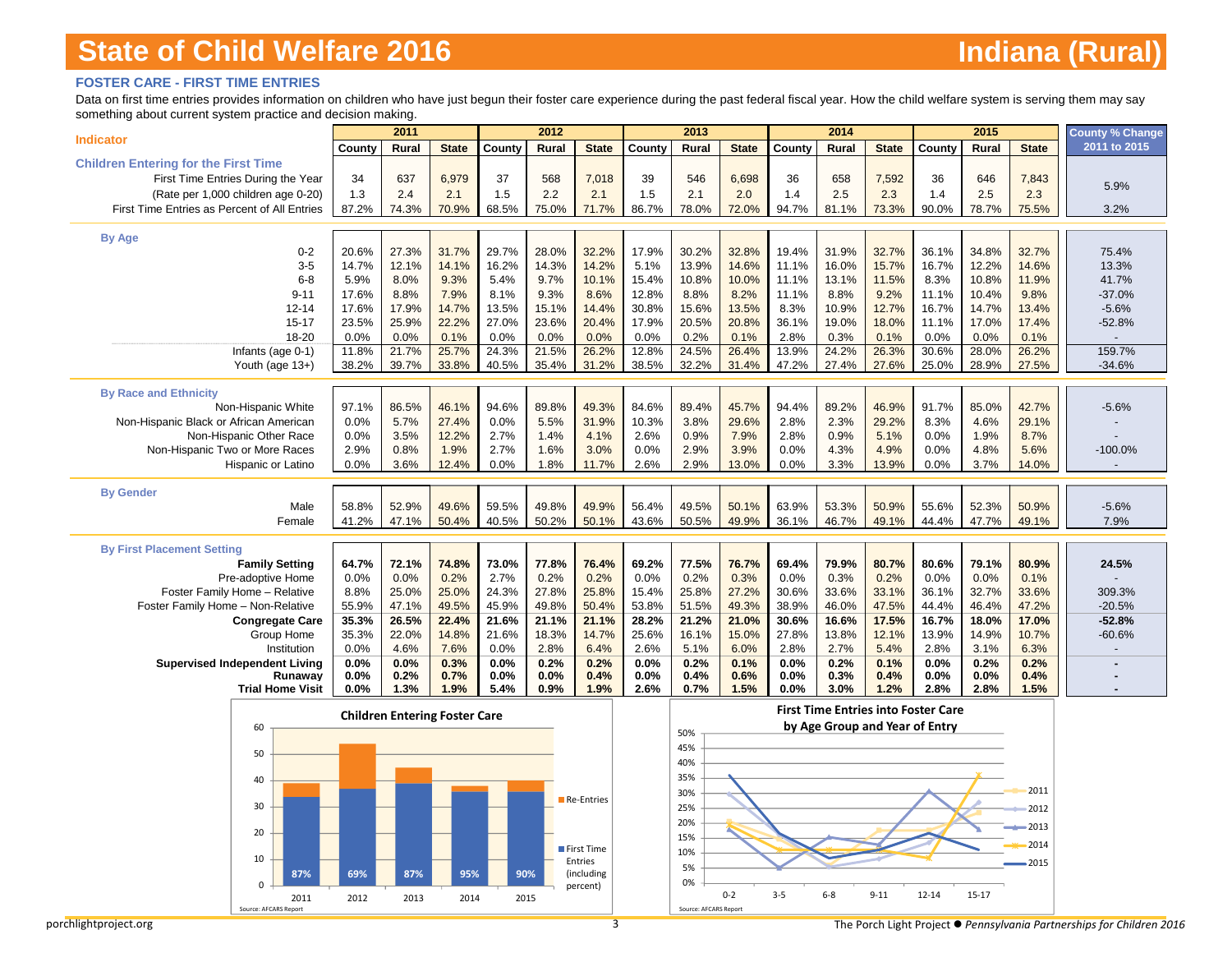### **FOSTER CARE - RE-ENTRIES**

Data on re-entries provides information on children who come back into foster care because of new or continuing challenges at home. Some children experience numerous foster care episodes or cycle in an out of the system. Others can experience large spans of time between foster care episodes, which is why the age of children who typically re-enter is older.

|                                                    |                                   | 2011                               |               |              | 2012          |               |              | 2013                  |               |                                  | 2014          |                 |                                          | 2015          |               | <b>County % Change</b> |
|----------------------------------------------------|-----------------------------------|------------------------------------|---------------|--------------|---------------|---------------|--------------|-----------------------|---------------|----------------------------------|---------------|-----------------|------------------------------------------|---------------|---------------|------------------------|
| <b>Indicator</b>                                   | County                            | Rural                              | <b>State</b>  | County       | Rural         | <b>State</b>  | County       | Rural                 | <b>State</b>  | County                           | Rural         | <b>State</b>    | County                                   | Rural         | <b>State</b>  | 2011 to 2015           |
| <b>Children Re-Entering Foster Care</b>            |                                   |                                    |               |              |               |               |              |                       |               |                                  |               |                 |                                          |               |               |                        |
| Re-Entries During the Year                         | 5                                 | 220                                | 2,870         | 17           | 189           | 2,775         | 6            | 154                   | 2,608         | $\overline{2}$                   | 153           | 2,772           | 4                                        | 175           | 2,544         | $-20.0%$               |
| Re-Entries as Percent of All Entries               | 12.8%                             | 25.7%                              | 29.1%         | 31.5%        | 25.0%         | 28.3%         | 13.3%        | 22.0%                 | 28.0%         | 5.3%                             | 18.9%         | 26.7%           | 10.0%                                    | 21.3%         | 24.5%         | $-22.0%$               |
|                                                    |                                   |                                    |               |              |               |               |              |                       |               |                                  |               |                 |                                          |               |               |                        |
| <b>By Age</b>                                      |                                   |                                    |               |              |               |               |              |                       |               |                                  |               |                 |                                          |               |               |                        |
| $0 - 2$                                            | 0.0%                              | 13.2%                              | 8.8%          | 11.8%        | 11.1%         | 8.5%          | 0.0%         | 5.2%                  | 6.6%          | 0.0%                             | 9.2%          | 8.2%            | 0.0%                                     | 10.3%         | 10.8%         |                        |
| $3-5$                                              | 0.0%                              | 13.2%                              | 7.9%          | 29.4%        | 16.4%         | 9.5%          | 0.0%         | 9.1%                  | 7.8%          | 0.0%                             | 7.2%          | 9.2%            | 0.0%                                     | 16.0%         | 11.4%         |                        |
| $6 - 8$                                            | 0.0%                              | 5.9%                               | 7.5%          | 0.0%         | 6.9%          | 6.5%          | 0.0%         | 7.8%                  | 7.4%          | 0.0%                             | 8.5%          | 8.8%            | 0.0%                                     | 8.0%          | 9.0%          |                        |
| $9 - 11$                                           | 0.0%                              | 7.7%                               | 6.5%          | 11.8%        | 5.8%          | 7.4%          | 0.0%         | 5.8%                  | 6.3%          | 0.0%                             | 9.8%          | 7.5%            | 0.0%                                     | 5.7%          | 7.9%          |                        |
| $12 - 14$                                          | 20.0%                             | 18.2%                              | 19.7%         | 17.6%        | 17.5%         | 21.7%         | 33.3%        | 20.1%                 | 18.4%         | 0.0%                             | 19.6%         | 17.1%           | 0.0%                                     | 17.7%         | 16.5%         | $-100.0%$              |
| $15 - 17$                                          | 80.0%                             | 41.8%                              | 46.9%         | 23.5%        | 41.8%         | 44.1%         | 50.0%        | 45.5%                 | 46.3%         | 100.0%                           | 41.2%         | 43.7%           | 100.0%                                   | 38.3%         | 38.2%         | 25.0%                  |
| 18-20                                              | 0.0%                              | 0.0%                               | 2.6%          | 5.9%         | 0.5%          | 2.5%          | 16.7%        | 6.5%                  | 7.1%          | 0.0%                             | 4.6%          | 5.7%            | 0.0%                                     | 4.0%          | 6.3%          |                        |
| Infants (age 0-1)                                  | 0.0%                              | 9.1%                               | 5.6%          | 11.8%        | 4.8%          | 4.9%          | 0.0%         | 2.6%                  | 3.8%          | 0.0%                             | 5.9%          | 5.2%            | 0.0%                                     | 5.7%          | 6.5%          | $\sim$                 |
| Youth (age 13+)                                    | 100.0%                            | 55.9%                              | 65.2%         | 41.2%        | 55.6%         | 64.3%         | 100.0%       | 68.2%                 | 68.6%         | 100.0%                           | 63.4%         | 63.5%           | 100.0%                                   | 55.4%         | 57.9%         | 0.0%                   |
|                                                    |                                   |                                    |               |              |               |               |              |                       |               |                                  |               |                 |                                          |               |               |                        |
| <b>By Race and Ethnicity</b><br>Non-Hispanic White | 80.0%                             | 90.9%                              | 34.5%         | 100.0%       | 93.1%         | 35.7%         | 100.0%       | 90.9%                 | 34.3%         | 100.0%                           | 94.1%         | 35.8%           | 75.0%                                    | 86.3%         | 34.7%         | $-6.3%$                |
| Non-Hispanic Black or African American             | 20.0%                             | 3.6%                               | 34.9%         | 0.0%         | 2.6%          | 45.5%         | 0.0%         | 3.2%                  | 44.2%         | 0.0%                             | 2.0%          | 43.3%           | 0.0%                                     | 4.0%          | 40.4%         | $-100.0\%$             |
| Non-Hispanic Other Race                            | 0.0%                              | 3.6%                               | 18.5%         | 0.0%         | 0.0%          | 4.1%          | 0.0%         | 0.0%                  | 6.7%          | 0.0%                             | 0.7%          | 4.1%            | 0.0%                                     | 2.3%          | 7.8%          |                        |
| Non-Hispanic Two or More Races                     | 0.0%                              | 0.5%                               | 1.4%          | 0.0%         | 1.1%          | 3.3%          | 0.0%         | 3.9%                  | 3.4%          | 0.0%                             | 0.7%          | 4.5%            | 25.0%                                    | 5.7%          | 4.9%          |                        |
| Hispanic or Latino                                 | 0.0%                              | 1.4%                               | 10.7%         | 0.0%         | 3.2%          | 11.3%         | 0.0%         | 1.9%                  | 11.4%         | 0.0%                             | 2.6%          | 12.2%           | 0.0%                                     | 1.7%          | 12.2%         |                        |
|                                                    |                                   |                                    |               |              |               |               |              |                       |               |                                  |               |                 |                                          |               |               |                        |
| <b>By Gender</b>                                   |                                   |                                    |               |              |               |               |              |                       |               |                                  |               |                 |                                          |               |               |                        |
| Male                                               | 60.0%                             | 52.7%                              | 47.0%         | 64.7%        | 55.6%         | 47.6%         | 50.0%        | 50.0%                 | 48.1%         | 0.0%                             | 53.6%         | 50.6%           | 50.0%                                    | 57.7%         | 50.5%         | $-16.7%$               |
| Female                                             | 40.0%                             | 47.3%                              | 53.0%         | 35.3%        | 44.4%         | 52.4%         | 50.0%        | 50.0%                 | 51.9%         | 100.0%                           | 46.4%         | 49.4%           | 50.0%                                    | 42.3%         | 49.5%         | 25.0%                  |
|                                                    |                                   |                                    |               |              |               |               |              |                       |               |                                  |               |                 |                                          |               |               |                        |
| <b>By Placement Setting at Re-Entry</b>            |                                   |                                    |               |              |               |               |              |                       |               |                                  |               |                 |                                          |               |               |                        |
| <b>Family Setting</b>                              | 20.0%                             | 61.8%                              | 50.9%         | 70.6%        | 58.7%         | 50.5%         | 33.3%        | 52.6%                 | 48.5%         | 0.0%                             | 57.5%         | 53.7%           | 25.0%                                    | 57.7%         | 58.0%         | 25.0%                  |
| Pre-adoptive Home<br>Foster Family Home - Relative | 0.0%<br>0.0%                      | 0.0%<br>11.8%                      | 0.3%<br>17.2% | 0.0%<br>5.9% | 0.0%<br>18.0% | 0.4%<br>16.5% | 0.0%<br>0.0% | 0.0%<br>11.0%         | 0.2%<br>14.9% | 0.0%<br>0.0%                     | 0.0%<br>19.0% | 0.2%<br>20.2%   | 0.0%<br>0.0%                             | 0.0%<br>16.0% | 0.6%<br>24.3% |                        |
| Foster Family Home - Non-Relative                  | 20.0%                             | 50.0%                              | 33.3%         | 64.7%        | 40.7%         | 33.5%         | 33.3%        | 41.6%                 | 33.3%         | 0.0%                             | 38.6%         | 33.3%           | 25.0%                                    | 41.7%         | 33.1%         | 25.0%                  |
| <b>Congregate Care</b>                             | 80.0%                             | 37.3%                              | 42.7%         | 29.4%        | 40.7%         | 45.3%         | 50.0%        | 45.5%                 | 44.4%         | 100.0%                           | 40.5%         | 40.6%           | 75.0%                                    | 40.0%         | 37.1%         | $-6.3%$                |
| Group Home                                         | 80.0%                             | 30.9%                              | 23.8%         | 23.5%        | 34.4%         | 26.0%         | 33.3%        | 35.7%                 | 26.7%         | 100.0%                           | 32.7%         | 24.8%           | 75.0%                                    | 31.4%         | 22.3%         | $-6.3%$                |
| Institution                                        | 0.0%                              | 6.4%                               | 18.9%         | 5.9%         | 6.3%          | 19.2%         | 16.7%        | 9.7%                  | 17.7%         | 0.0%                             | 7.8%          | 15.9%           | 0.0%                                     | 8.6%          | 14.8%         |                        |
| <b>Supervised Independent Living</b>               | 0.0%                              | 0.0%                               | 1.6%          | 0.0%         | 0.5%          | 0.8%          | 0.0%         | 1.3%                  | 1.6%          | 0.0%                             | 1.3%          | 1.6%            | 0.0%                                     | 0.0%          | 1.7%          |                        |
| Runaway                                            | 0.0%                              | 0.5%                               | 4.2%          | 0.0%         | 0.0%          | 2.5%          | 0.0%         | 0.0%                  | 4.3%          | 0.0%                             | 0.0%          | 3.3%            | 0.0%                                     | 0.0%          | 2.4%          | $\blacksquare$         |
| <b>Trial Home Visit</b>                            | 0.0%                              | 0.5%                               | 0.7%          | 0.0%         | 0.0%          | 1.0%          | 16.7%        | 0.6%                  | 1.2%          | 0.0%                             | 0.7%          | 0.8%            | 0.0%                                     | 2.3%          | 0.8%          |                        |
|                                                    |                                   | <b>Re-Entries into Foster Care</b> |               |              |               |               |              |                       |               |                                  |               |                 | Percent of Children by Placement Setting |               |               |                        |
|                                                    | by Age Group and Year of Re-Entry |                                    |               |              |               |               |              |                       |               | at Re-Entry to Foster Care, 2015 |               |                 |                                          |               |               |                        |
| 100%                                               |                                   |                                    |               |              |               |               |              |                       |               |                                  |               |                 |                                          |               |               |                        |
| 90%                                                |                                   |                                    |               |              |               |               |              |                       |               |                                  |               |                 |                                          |               |               |                        |
| 80%                                                |                                   |                                    |               |              |               |               |              | County                |               |                                  |               |                 |                                          |               |               |                        |
| 70%                                                |                                   |                                    |               |              |               |               |              |                       |               |                                  |               |                 |                                          |               |               |                        |
| 60%                                                |                                   |                                    |               |              |               | 2011          |              |                       |               |                                  |               |                 |                                          |               |               |                        |
| 50%                                                |                                   |                                    |               |              |               | 2012          |              | Rural                 |               |                                  |               |                 |                                          |               |               |                        |
| 40%                                                |                                   |                                    |               |              |               | 2013          |              |                       |               |                                  |               |                 |                                          |               |               |                        |
| 30%                                                |                                   |                                    |               |              |               | 2014          |              |                       |               |                                  |               |                 |                                          |               |               |                        |
| 20%                                                |                                   |                                    |               |              |               |               |              | State                 |               |                                  |               |                 |                                          |               |               |                        |
| 10%                                                |                                   |                                    |               |              |               | 2015          |              |                       |               |                                  |               |                 |                                          |               |               |                        |
| 0%                                                 |                                   |                                    |               |              |               |               |              | 0%                    |               | 20%                              | 40%           | 60%             |                                          | 80%           | 100%          |                        |
| $0 - 2$<br>$3 - 5$                                 | $6 - 8$                           | $9 - 11$                           | $12 - 14$     | 15-17        | 18-20         |               |              |                       |               | Family Setting                   |               | Group Home      | <b>Institution</b>                       | ■ Other       |               |                        |
| Source: AFCARS Report                              |                                   |                                    |               |              |               |               |              | Source: AFCARS Report |               |                                  |               | Congregate Care |                                          |               |               |                        |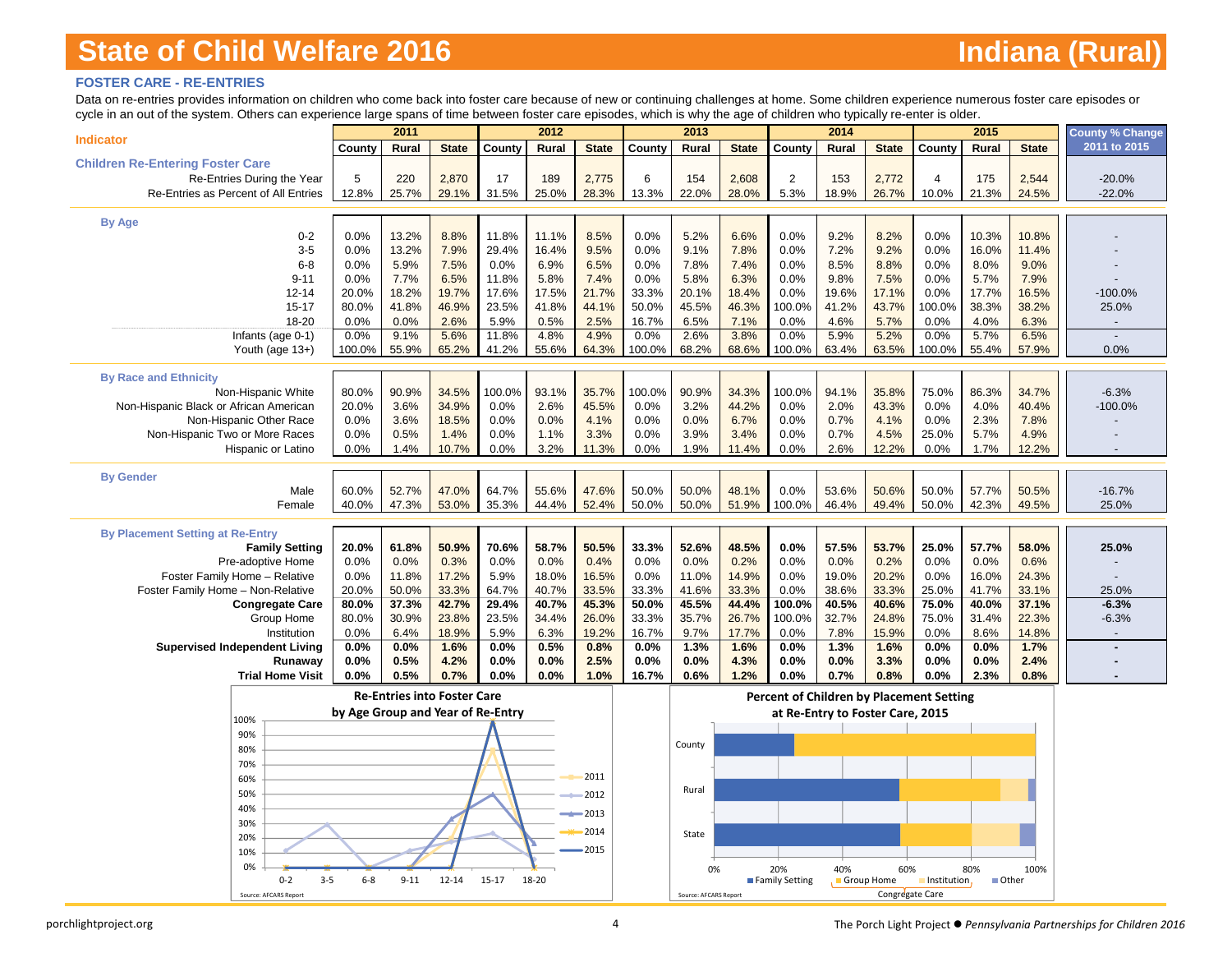### **FOSTER CARE - GOALS**

All children in foster care have a court-ordered permanency goal, which directs the efforts of the child welfare agency toward a certain family outcome for each child. This data provides information on the most recent goal for every child served in foster care during the federal fiscal year.

|                                                  |        | 2011  |              |        | 2012  |              |        | 2013  |              |        | 2014  |              |         | 2015  |              | <b>County % Change</b>   |
|--------------------------------------------------|--------|-------|--------------|--------|-------|--------------|--------|-------|--------------|--------|-------|--------------|---------|-------|--------------|--------------------------|
| <b>Indicator</b>                                 | County | Rural | <b>State</b> | County | Rural | <b>State</b> | County | Rural | <b>State</b> | County | Rural | <b>State</b> | County  | Rural | <b>State</b> | 2011 to 2015             |
| <b>Percent of Children by Case Plan Goal</b>     |        |       |              |        |       |              |        |       |              |        |       |              |         |       |              |                          |
| <b>Permanency Goals</b>                          | 89.5%  | 93.3% | 91.0%        | 92.4%  | 91.2% | 90.9%        | 94.6%  | 91.7% | 92.8%        | 97.2%  | 94.9% | 93.6%        | 98.1%   | 96.7% | 95.2%        | 9.6%                     |
| Reunify With Parent(s) or Principal Caretaker(s) | 63.2%  | 69.0% | 68.0%        | 63.8%  | 65.9% | 69.6%        | 65.8%  | 64.0% | 70.5%        | 76.6%  | 69.5% | 72.6%        | 64.8%   | 70.5% | 73.1%        | 2.5%                     |
| Adoption                                         | 10.5%  | 17.3% | 17.6%        | 9.5%   | 17.1% | 16.6%        | 19.8%  | 18.6% | 16.7%        | 14.0%  | 17.0% | 16.1%        | 20.0%   | 20.0% | 17.4%        | 90.0%                    |
| Guardianship                                     | 9.5%   | 3.3%  | 2.8%         | 12.4%  | 5.6%  | 3.1%         | 8.1%   | 7.1%  | 3.6%         | 5.6%   | 6.0%  | 3.1%         | 11.4%   | 4.3%  | 3.0%         | 20.6%                    |
| Live with Relative(s)                            | 6.3%   | 3.7%  | 2.7%         | 6.7%   | 2.6%  | 1.6%         | 0.9%   | 1.9%  | 2.1%         | 0.9%   | 2.4%  | 1.8%         | 1.9%    | 1.9%  | 1.7%         | $-69.8%$                 |
| <b>Another Planned Permanent Living</b>          | 10.5%  | 6.7%  | 9.0%         | 7.6%   | 8.8%  | 9.1%         | 5.4%   | 8.3%  | 7.2%         | 2.8%   | 5.1%  | 6.4%         | 1.9%    | 3.3%  | 4.8%         | $-81.9%$                 |
| <b>Arrangement (APPLA)</b>                       |        |       |              |        |       |              |        |       |              |        |       |              |         |       |              |                          |
| Long Term Foster Care                            | 6.3%   | 3.3%  | 3.4%         | 4.8%   | 4.8%  | 3.2%         | 0.9%   | 3.3%  | 2.1%         | 0.0%   | 1.3%  | 1.8%         | 0.0%    | 0.7%  | 1.2%         | $-100.0%$                |
| Emancipation                                     | 4.2%   | 3.4%  | 5.5%         | 2.9%   | 4.0%  | 5.9%         | 4.5%   | 5.0%  | 5.1%         | 2.8%   | 3.8%  | 4.6%         | 1.9%    | 2.7%  | 3.6%         | $-54.8%$                 |
|                                                  |        |       |              |        |       |              |        |       |              |        |       |              |         |       |              |                          |
| APPLA By Age as % of Age Group Served            |        |       |              |        |       |              |        |       |              |        |       |              |         |       |              |                          |
| $0 - 15$                                         | 1.6%   | 1.7%  | 1.6%         | 0.0%   | 2.7%  | 1.7%         | 0.0%   | 2.1%  | 1.1%         | 0.0%   | 0.7%  | 0.8%         | 0.0%    | 0.1%  | 0.4%         | $-100.0%$                |
| 16-20                                            | 26.5%  | 18.5% | 27.0%        | 22.2%  | 24.6% | 28.4%        | 18.8%  | 25.8% | 23.6%        | 10.0%  | 18.4% | 23.1%        | 5.9%    | 14.7% | 19.4%        | $-77.8%$                 |
| <b>APPLA By Discharge Reason</b>                 |        |       |              |        |       |              |        |       |              |        |       |              |         |       |              |                          |
| <b>Exit to Permanent Arrangements</b>            | 33.3%  | 18.9% | 28.8%        | 20.0%  | 28.6% | 34.1%        | 0.0%   | 25.4% | 28.9%        | 0.0%   | 15.0% | 19.4%        | 0.0%    | 16.7% | 23.0%        | $-100.0%$                |
| Reunification                                    | 33.3%  | 16.2% | 23.9%        | 20.0%  | 20.6% | 29.6%        | 0.0%   | 6.8%  | 22.8%        | 0.0%   | 10.0% | 14.5%        | 0.0%    | 16.7% | 17.6%        | $-100.0%$                |
| (number of months until reunification)           | 9.0    | 28.7  | 36.2         | 8.1    | 54.0  | 37.2         | 0.0    | 16.5  | 27.8         | 0.0    | 33.4  | 36.2         | 0.0     | 46.8  | 27.5         | $-100.0%$                |
| Adoption                                         | 0.0%   | 0.0%  | 0.0%         | 0.0%   | 0.0%  | 0.1%         | 0.0%   | 0.0%  | 0.5%         | 0.0%   | 0.0%  | 0.3%         | 0.0%    | 0.0%  | 0.2%         |                          |
| (number of months until adoption)                | 0.0    | 0.0   | 0.0          | 0.0    | 0.0   | 76.0         | 0.0    | 0.0   | 41.1         | 0.0    | 0.0   | 149.3        | 0.0     | 0.0   | 31.2         | $\overline{\phantom{a}}$ |
| Guardianship                                     | 0.0%   | 2.7%  | 2.1%         | 0.0%   | 6.3%  | 1.7%         | 0.0%   | 16.9% | 3.4%         | 0.0%   | 5.0%  | 2.5%         | 0.0%    | 0.0%  | 1.4%         |                          |
| (number of month until guardianship)             | 0.0    | 27.1  | 38.7         | 0.0    | 21.7  | 35.3         | 0.0    | 23.6  | 32.0         | 0.0    | 17.8  | 27.8         | 0.0     | 0.0   | 18.0         | $\overline{\phantom{a}}$ |
| Live with Other Relatives                        | 0.0%   | 0.0%  | 2.8%         | 0.0%   | 1.6%  | 2.6%         | 0.0%   | 1.7%  | 2.2%         | 0.0%   | 0.0%  | 2.1%         | 0.0%    | 0.0%  | 3.7%         |                          |
| (number of months until living with relatives)   | 0.0    | 0.0   | 30.8         | 0.0    | 19.8  | 25.8         | 0.0    | 11.3  | 30.6         | 0.0    | 0.0   | 15.9         | 0.0     | 0.0   | 37.1         |                          |
| <b>Exit to Non-Permanent Arrangements</b>        | 66.7%  | 81.1% | 71.0%        | 80.0%  | 71.4% | 65.8%        | 100.0% | 74.6% | 70.8%        | 100.0% | 85.0% | 80.4%        | 100.0%  | 83.3% | 76.4%        | 50.0%                    |
| Emancipation                                     | 66.7%  | 78.4% | 63.8%        | 80.0%  | 69.8% | 60.5%        | 100.0% | 71.2% | 64.2%        | 100.0% | 82.5% | 73.0%        | 100.0%  | 80.0% | 71.7%        | 50.0%                    |
| (number of months until emancipation)            | 17.3   | 35.7  | 40.4         | 59.0   | 35.1  | 40.6         | 21.6   | 43.5  | 33.1         | 0.2    | 44.3  | 33.5         | 174.7   | 40.6  | 34.3         | 907.2%                   |
| Transfer to Another Agency                       | 0.0%   | 2.7%  | 4.4%         | 0.0%   | 1.6%  | 3.6%         | 0.0%   | 3.4%  | 3.6%         | 0.0%   | 2.5%  | 5.5%         | 0.0%    | 3.3%  | 2.7%         |                          |
| (number of months until transfer)                | 0.0    | 17.9  | 80.7         | 0.0    | 98.6  | 51.5         | 0.0    | 41.6  | 46.4         | 0.0    | 20.2  | 13.0         | 0.0     | 84.3  | 40.7         |                          |
| Runaway                                          | 0.0%   | 0.0%  | 2.8%         | 0.0%   | 0.0%  | 1.6%         | 0.0%   | 0.0%  | 3.1%         | 0.0%   | 0.0%  | 1.9%         | $0.0\%$ | 0.0%  | 2.0%         |                          |
| (number of months until running away)            | 0.0    | 0.0   | 37.9         | 0.0    | 0.0   | 8.9          | 0.0    | 0.0   | 26.5         | 0.0    | 0.0   | 16.3         | 0.0     | 0.0   | 23.4         |                          |
| <b>Death of Child</b>                            | 0.0%   | 0.0%  | 0.1%         | 0.0%   | 0.0%  | 0.1%         | 0.0%   | 0.0%  | 0.3%         | 0.0%   | 0.0%  | 0.2%         | 0.0%    | 0.0%  | 0.6%         |                          |
| (number of months until death of a child)        | 0.0    | 0.0   | 142.5        | 0.0    | 0.0   | 42.8         | 0.0    | 0.0   | 92.4         | 0.0    | 0.0   | 129.8        | 0.0     | 0.0   | 9.0          |                          |



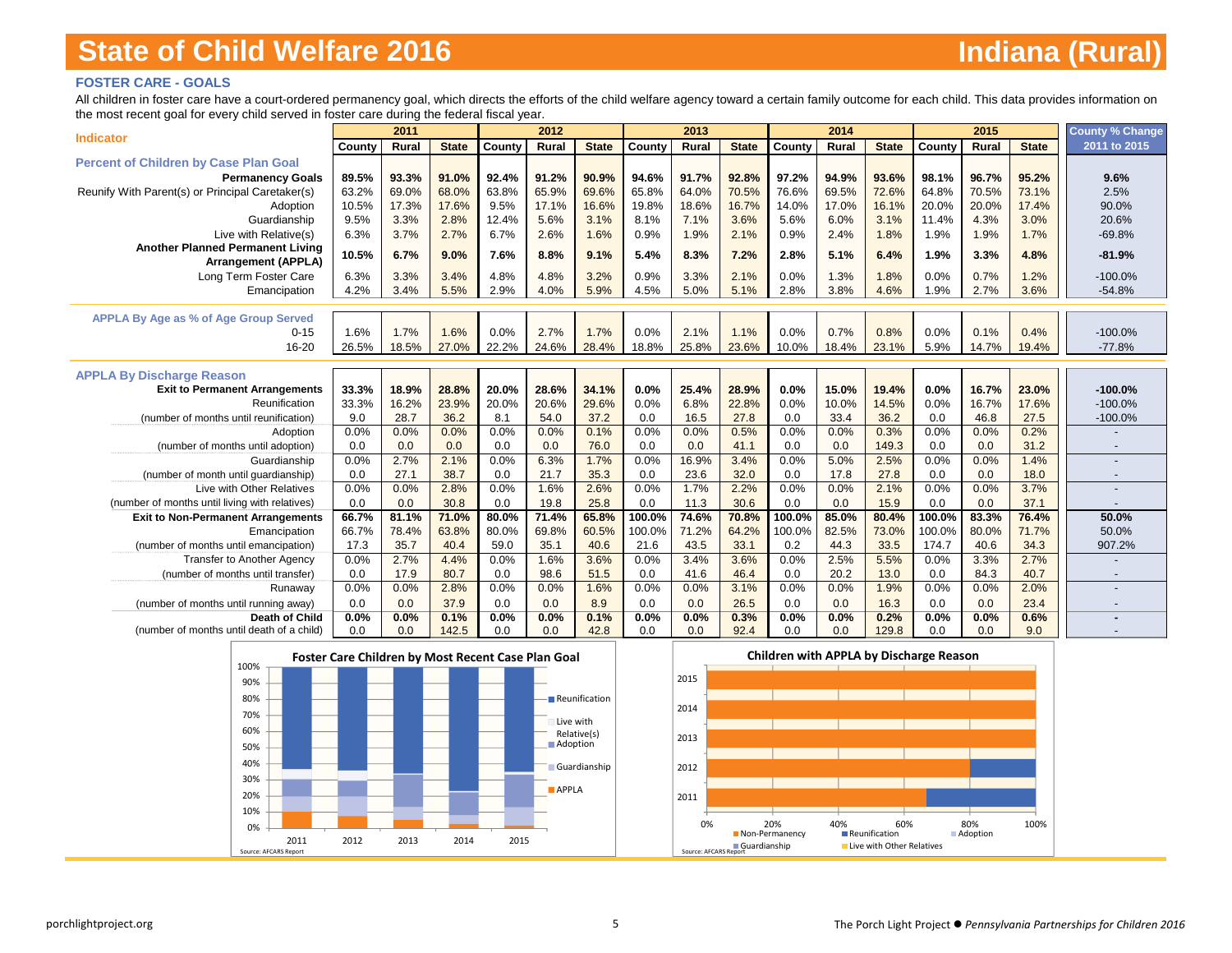### **FOSTER CARE - EXITS**

Data on foster care exits provides information on children who left foster care during the federal fiscal year, where they went when they left and how long their most recent episode of foster care was. A paramount goal of the foster care system is to assure every child has the lifelong support of a permanent family.

|                                                |        | 2011  |              |        | 2012  |              |        | 2013  |              |        | 2014  |              |        | 2015  |              | <b>County % Change</b> |
|------------------------------------------------|--------|-------|--------------|--------|-------|--------------|--------|-------|--------------|--------|-------|--------------|--------|-------|--------------|------------------------|
| <b>Indicator</b>                               | County | Rural | <b>State</b> | County | Rural | <b>State</b> | County | Rural | <b>State</b> | County | Rural | <b>State</b> | County | Rural | <b>State</b> | 2011 to 2015           |
| <b>Children Exiting Foster Care</b>            |        |       |              |        |       |              |        |       |              |        |       |              |        |       |              |                        |
| <b>Total Children Leaving Foster Care</b>      | 37     | 881   | 10,630       | 45     | 893   | 10,098       | 44     | 751   | 9,123        | 45     | 752   | 9,769        | 56     | 807   | 9,471        | 51.4%                  |
| Percent of Children Leaving Foster Care        | 35.2%  | 54.6% | 46.7%        | 40.2%  | 61.1% | 45.9%        | 41.1%  | 48.9% | 42.6%        | 42.9%  | 47.8% | 43.4%        | 53.3%  | 51.3% | 41.2%        | 51.4%                  |
| (number of months until leaving)               | 9.0    | 7.9   | 11.7         | 11.6   | 11.0  | 11.9         | 18.6   | 10.6  | 11.9         | 13.4   | 9.1   | 10.7         | 17.9   | 11.1  | 11.4         | 99.1%                  |
|                                                |        |       |              |        |       |              |        |       |              |        |       |              |        |       |              |                        |
| <b>By Discharge Reason</b>                     |        |       |              |        |       |              |        |       |              |        |       |              |        |       |              |                        |
| <b>Exit to Permanent Arrangements</b>          | 89.2%  | 90.5% | 89.5%        | 77.8%  | 90.5% | 87.9%        | 77.3%  | 89.6% | 89.3%        | 91.1%  | 91.1% | 86.9%        | 92.9%  | 92.9% | 85.0%        | 4.1%                   |
| Reunification                                  | 59.5%  | 66.4% | 59.3%        | 55.6%  | 60.4% | 60.1%        | 25.0%  | 52.9% | 57.3%        | 53.3%  | 61.3% | 57.2%        | 50.0%  | 60.7% | 54.5%        | $-15.9%$               |
| (number of months until reunification)         | 3.8    | 3.0   | 5.9          | 3.7    | 5.8   | 6.1          | 6.6    | 4.8   | 6.0          | 10.3   | 5.6   | 5.5          | 10.7   | 7.0   | 5.7          | 181.0%                 |
| Adoption                                       | 8.1%   | 12.7% | 18.8%        | 13.3%  | 17.4% | 18.0%        | 34.1%  | 20.0% | 20.2%        | 22.2%  | 13.0% | 18.6%        | 28.6%  | 21.2% | 18.7%        | 252.4%                 |
| (number of months until adoption)              | 19.0   | 29.6  | 29.6         | 27.4   | 31.5  | 27.6         | 21.8   | 28.2  | 26.7         | 18.4   | 27.3  | 27.4         | 19.1   | 26.3  | 28.3         | 0.5%                   |
| Guardianship                                   | 18.9%  | 6.4%  | 6.0%         | 6.7%   | 7.3%  | 5.4%         | 11.4%  | 9.3%  | 6.4%         | 2.2%   | 9.4%  | 6.1%         | 5.4%   | 5.1%  | 6.5%         | $-71.7%$               |
| (number of month until quardianship)           | 23.7   | 19.6  | 22.2         | 19.1   | 17.8  | 20.4         | 19.6   | 18.7  | 21.2         | 16.6   | 21.4  | 20.8         | 24.9   | 18.4  | 21.1         | 5.0%                   |
| Live with Other Relatives                      | 2.7%   | 5.0%  | 5.4%         | 2.2%   | 5.5%  | 4.4%         | 6.8%   | 7.5%  | 5.5%         | 13.3%  | 7.3%  | 5.0%         | 8.9%   | 5.9%  | 5.4%         | 230.4%                 |
| (number of months until living with relatives) | 11.2   | 5.1   | 2.7          | 0.7    | 4.3   | 2.7          | 9.2    | 4.7   | 2.6          | 7.0    | 10.7  | 1.0          | 32.4   | 8.6   | 3.0          | 188.6%                 |
| <b>Exit to Non-Permanent Arrangements</b>      | 10.8%  | 9.4%  | 10.4%        | 22.2%  | 9.5%  | 12.0%        | 22.7%  | 10.1% | 10.5%        | 8.9%   | 8.8%  | 13.0%        | 7.1%   | 7.1%  | 14.8%        | $-33.9%$               |
| Emancipation                                   | 8.1%   | 7.6%  | 7.8%         | 22.2%  | 8.5%  | 8.0%         | 22.7%  | 7.7%  | 8.1%         | 6.7%   | 7.3%  | 7.7%         | 7.1%   | 6.2%  | 7.8%         | $-11.9%$               |
| (number of months until emancipation)          | 14.5   | 25.8  | 36.8         | 44.7   | 32.3  | 37.4         | 19.8   | 36.2  | 31.4         | 5.5    | 31.4  | 29.6         | 17.0   | 21.6  | 28.1         | 17.3%                  |
| <b>Transfer to Another Agency</b>              | 2.7%   | 1.8%  | 2.2%         | 0.0%   | 1.0%  | 1.6%         | 0.0%   | 2.1%  | 2.0%         | 0.0%   | 1.2%  | 4.3%         | 0.0%   | 0.7%  | 5.8%         | $-100.0%$              |
| (number of months until transfer)              | 5.7    | 6.6   | 5.9          | 0.0    | 11.0  | 5.3          | 0.0    | 10.4  | 6.0          | 0.0    | 10.3  | 5.0          | 0.0    | 26.3  | 6.7          | $-100.0%$              |
| Runaway                                        | 0.0%   | 0.0%  | 0.5%         | 0.0%   | 0.0%  | 2.4%         | 0.0%   | 0.3%  | 0.5%         | 2.2%   | 0.3%  | 1.1%         | 0.0%   | 0.1%  | 1.3%         |                        |
| (number of months until running away)          | 0.0    | 0.0   | 18.6         | 0.0    | 0.0   | 4.8          | 0.0    | 41.6  | 14.9         | 13.4   | 25.2  | 13.2         | 0.0    | 25.7  | 15.5         |                        |
| Death of Child                                 | 0.0%   | 0.1%  | 0.1%         | 0.0%   | 0.0%  | 0.1%         | 0.0%   | 0.3%  | 0.2%         | 0.0%   | 0.1%  | 0.1%         | 0.0%   | 0.0%  | 0.1%         |                        |
| (number of months until death of a child)      | 0.0    | 19.9  | 12.7         | 0.0    | 0.0   | 4.7          | 0.0    | 5.1   | 11.9         | 0.0    | 13.7  | 30.9         | 0.0    | 0.0   | 4.9          |                        |

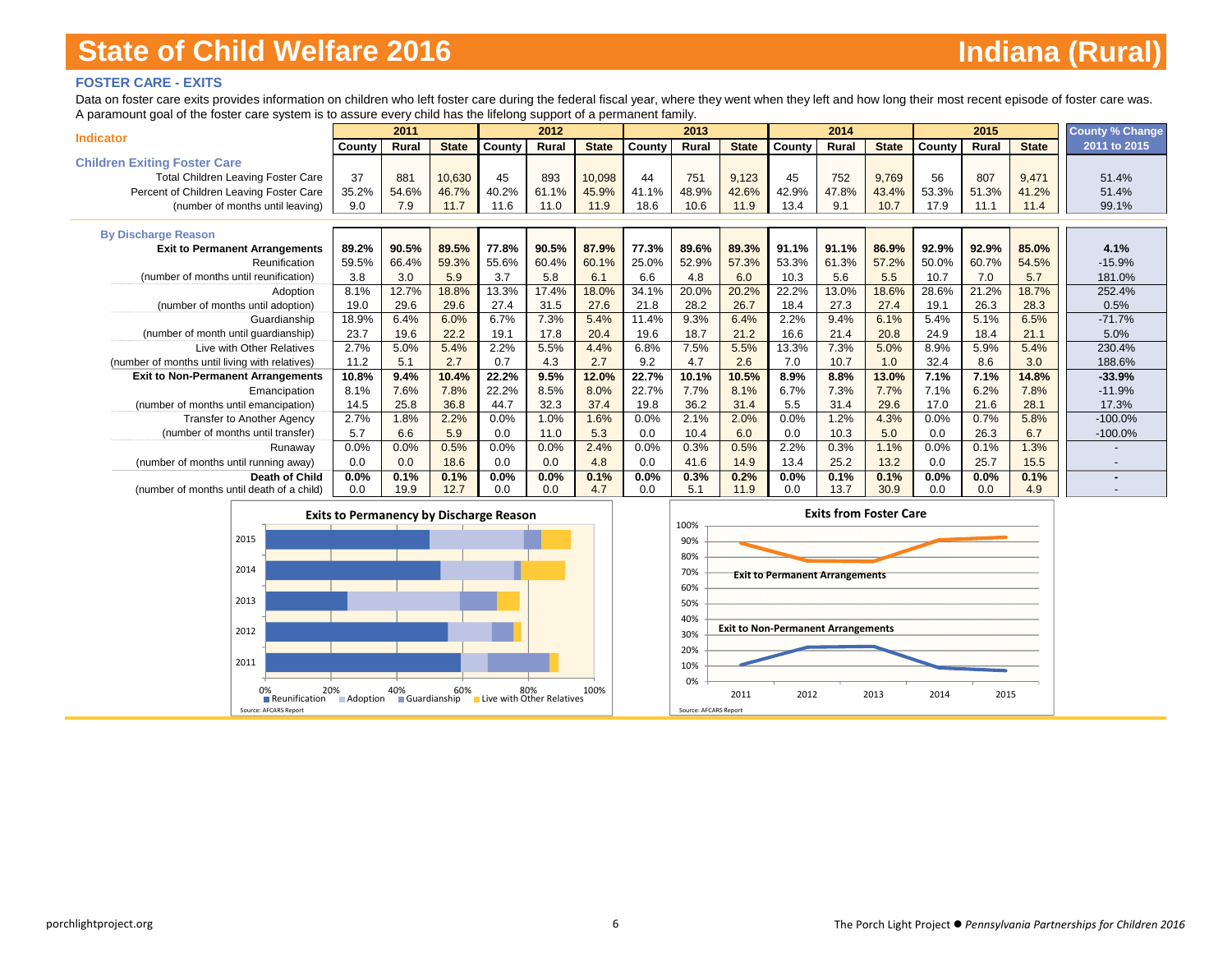### **FOSTER CARE - REMAINING IN CARE**

Data on children remaining in foster care provides information on children who did not leave foster care during the year but are still in foster care on the last day of the federal fiscal year. This data includes all children in foster care on September 30. Some of these children may have just entered foster care days prior to the end of the fiscal year and others may have been in foster care for many

|                                                             |              | 2011  |              |        | 2012  |              |        | 2013  |              |        | 2014  |              |        | 2015  |                                    | <b>County % Change</b> |
|-------------------------------------------------------------|--------------|-------|--------------|--------|-------|--------------|--------|-------|--------------|--------|-------|--------------|--------|-------|------------------------------------|------------------------|
| <b>Indicator</b>                                            | County       | Rural | <b>State</b> | County | Rural | <b>State</b> | County | Rural | <b>State</b> | County | Rural | <b>State</b> | County | Rural | <b>State</b>                       | 2011 to 2015           |
| <b>Children Remaining in Foster Care</b>                    |              |       |              |        |       |              |        |       |              |        |       |              |        |       |                                    |                        |
| Children in Foster Care on Last Day                         | 61           | 917   | 13,701       | 71     | 816   | 13,566       | 70     | 774   | 13,697       | 66     | 840   | 14,162       | 55     | 849   | 14,859                             | $-9.8%$                |
| (number of months children have been in care)               | 15.3         | 14.6  | 13.6         | 11.4   | 12.7  | 13.0         | 8.9    | 12.6  | 13.1         | 13.3   | 12.4  | 12.6         | 10.7   | 10.6  | 12.5                               | $-29.8%$               |
|                                                             |              |       |              |        |       |              |        |       |              |        |       |              |        |       |                                    |                        |
| <b>By Age</b>                                               |              |       |              |        |       |              |        |       |              |        |       |              |        |       |                                    |                        |
| $0 - 2$                                                     | 8.2%         | 16.9% | 18.9%        | 15.5%  | 17.6% | 19.5%        | 14.3%  | 20.0% | 19.9%        | 13.6%  | 22.5% | 20.0%        | 18.2%  | 24.3% | 21.0%                              | 121.8%                 |
| $3-5$                                                       | 13.1%        | 15.6% | 14.6%        | 15.5%  | 16.7% | 15.3%        | 10.0%  | 13.8% | 15.6%        | 13.6%  | 14.9% | 16.7%        | 16.4%  | 14.5% | 16.7%                              | 24.8%                  |
| $6 - 8$                                                     | 14.8%        | 11.8% | 10.3%        | 9.9%   | 10.4% | 10.9%        | 14.3%  | 10.2% | 11.6%        | 13.6%  | 12.6% | 12.4%        | 5.5%   | 11.8% | 12.9%                              | $-63.0%$               |
| $9 - 11$                                                    | 8.2%         | 9.5%  | 8.7%         | 8.5%   | 10.5% | 9.2%         | 11.4%  | 9.7%  | 9.1%         | 9.1%   | 9.6%  | 9.6%         | 9.1%   | 9.5%  | 10.7%                              | 10.9%                  |
| $12 - 14$                                                   | 18.0%        | 15.0% | 12.7%        | 15.5%  | 14.2% | 12.4%        | 25.7%  | 15.6% | 11.7%        | 9.1%   | 12.3% | 11.5%        | 9.1%   | 13.2% | 11.7%                              | $-49.6%$               |
| $15 - 17$                                                   | 27.9%        | 24.8% | 25.2%        | 26.8%  | 24.9% | 23.4%        | 18.6%  | 23.6% | 22.6%        | 36.4%  | 24.3% | 21.1%        | 32.7%  | 22.9% | 20.2%                              | 17.4%                  |
| 18-20                                                       | 9.8%         | 6.4%  | 9.7%         | 8.5%   | 5.6%  | 9.4%         | 5.7%   | 7.0%  | 9.5%         | 4.5%   | 3.8%  | 8.4%         | 9.1%   | 3.9%  | 6.8%                               | $-7.6%$                |
| Infants (age 0-1)                                           | 6.6%         | 11.3% | 12.6%        | 14.1%  | 11.9% | 13.2%        | 7.1%   | 14.3% | 12.7%        | 9.1%   | 15.5% | 13.2%        | 12.7%  | 16.8% | 13.9%                              | 94.1%                  |
| Youth (age 13+)                                             | 49.2%        | 41.9% | 44.4%        | 45.1%  | 41.1% | 41.9%        | 42.9%  | 41.7% | 40.7%        | 50.0%  | 37.0% | 37.8%        | 47.3%  | 36.4% | 35.2%                              | $-3.9%$                |
|                                                             |              |       |              |        |       |              |        |       |              |        |       |              |        |       |                                    |                        |
| <b>By Race and Ethnicity</b>                                |              |       |              |        |       |              |        |       |              |        |       |              |        |       |                                    |                        |
| Non-Hispanic White                                          | 85.2%        | 87.6% | 39.4%        | 91.5%  | 89.6% | 40.9%        | 90.0%  | 90.1% | 38.7%        | 92.4%  | 89.2% | 40.1%        | 85.5%  | 86.3% | 37.9%                              | 0.2%                   |
| Non-Hispanic Black or African American                      | 3.3%         | 4.9%  | 31.0%        | 1.4%   | 4.4%  | 37.5%        | 4.3%   | 3.5%  | 37.1%        | 4.5%   | 2.7%  | 38.3%        | 10.9%  | 4.0%  | 36.9%                              | 232.7%                 |
| Non-Hispanic Other Race                                     | 0.0%         | 2.0%  | 15.9%        | 0.0%   | 1.2%  | 6.0%         | 1.4%   | 0.4%  | 7.8%         | 1.5%   | 0.6%  | 3.9%         | 0.0%   | 1.2%  | 6.0%                               |                        |
| Non-Hispanic Two or More Races                              | 11.5%        | 1.9%  | 2.0%         | 7.0%   | 2.5%  | 3.3%         | 2.9%   | 3.5%  | 3.7%         | 1.5%   | 5.1%  | 4.7%         | 3.6%   | 5.5%  | 4.9%                               | $-68.3%$               |
| Hispanic or Latino                                          | 0.0%         | 3.7%  | 11.7%        | 0.0%   | 2.3%  | 12.2%        | 1.4%   | 2.6%  | 12.7%        | 0.0%   | 2.4%  | 13.0%        | 0.0%   | 2.9%  | 14.3%                              |                        |
|                                                             |              |       |              |        |       |              |        |       |              |        |       |              |        |       |                                    |                        |
| <b>By Gender</b>                                            |              |       |              |        |       |              |        |       |              |        |       |              |        |       |                                    |                        |
| Male                                                        | 60.7%        | 55.6% | 50.7%        | 69.0%  | 56.0% | 50.8%        | 64.3%  | 52.7% | 50.7%        | 65.2%  | 53.7% | 50.9%        | 61.8%  | 54.1% | 51.3%                              | 1.9%                   |
| Female                                                      | 39.3%        | 44.4% | 49.3%        | 31.0%  | 44.0% | 49.2%        | 35.7%  | 47.3% | 49.3%        | 34.8%  | 46.3% | 49.1%        | 38.2%  | 45.9% | 48.7%                              | $-3.0%$                |
|                                                             |              |       |              |        |       |              |        |       |              |        |       |              |        |       |                                    |                        |
| <b>By Latest Placement Setting</b><br><b>Family Setting</b> | 73.8%        | 76.3% | 74.4%        | 73.2%  | 79.2% | 76.1%        | 72.9%  | 77.8% | 76.8%        | 74.2%  | 78.2% | 79.0%        | 65.5%  | 77.3% | 80.6%                              | $-11.3%$               |
| Pre-adoptive Home                                           | 9.8%         | 2.3%  | 3.5%         | 2.8%   | 2.3%  | 3.0%         | 1.4%   | 1.9%  | 3.2%         | 3.0%   | 3.7%  | 3.9%         | 3.6%   | 2.7%  | 3.2%                               | $-63.0%$               |
| Foster Family Home - Relative                               | 11.5%        | 18.6% | 23.6%        | 18.3%  | 22.3% | 25.2%        | 20.0%  | 22.5% | 25.7%        | 27.3%  | 25.8% | 30.0%        | 21.8%  | 25.4% | 32.8%                              | 90.1%                  |
| Foster Family Home - Non-Relative                           | 52.5%        | 55.4% | 47.3%        | 52.1%  | 54.5% | 47.9%        | 51.4%  | 53.4% | 47.9%        | 43.9%  | 48.7% | 45.1%        | 40.0%  | 49.1% | 44.5%                              | $-23.8%$               |
| <b>Congregate Care</b>                                      | 24.6%        | 20.4% | 20.3%        | 26.8%  | 18.8% | 19.2%        | 25.7%  | 19.4% | 18.7%        | 21.2%  | 19.2% | 17.3%        | 16.4%  | 19.3% | 16.0%                              | $-33.5%$               |
| Group Home                                                  | 19.7%        | 12.9% | 10.7%        | 23.9%  | 12.5% | 11.0%        | 21.4%  | 12.8% | 10.8%        | 16.7%  | 13.8% | 10.6%        | 14.5%  | 14.6% | 9.0%                               | $-26.1%$               |
| Institution                                                 | 4.9%         | 7.5%  | 9.5%         | 2.8%   | 6.3%  | 8.2%         | 4.3%   | 6.6%  | 7.8%         | 4.5%   | 5.4%  | 6.7%         | 1.8%   | 4.7%  | 7.0%                               | $-63.0%$               |
| <b>Supervised Independent Living</b>                        | 0.0%         | 0.7%  | 2.2%         | 0.0%   | 1.2%  | 1.9%         | 0.0%   | 1.4%  | 2.1%         | 1.5%   | 0.8%  | 1.7%         | 1.8%   | 0.9%  | 1.4%                               |                        |
|                                                             |              | 0.0%  | 1.8%         | 0.0%   | 0.0%  |              | 0.0%   | 0.1%  | 1.4%         | 0.0%   | 0.0%  | 1.1%         | 0.0%   | 0.0%  |                                    |                        |
| Runaway<br><b>Trial Home Visit</b>                          | 0.0%<br>1.6% | 2.6%  | 1.2%         | 0.0%   | 0.9%  | 1.8%<br>1.1% | 1.4%   | 1.3%  | 1.0%         | 3.0%   | 1.8%  | 0.8%         | 16.4%  | 2.5%  | 1.1%<br>1.0%                       | 898.2%                 |
|                                                             |              |       |              |        |       |              |        |       |              |        |       |              |        |       |                                    |                        |
| Children in Fester Care on Contember 20                     |              |       |              |        |       |              |        |       |              |        |       |              |        |       | Latest Dissement Catting of Childu |                        |